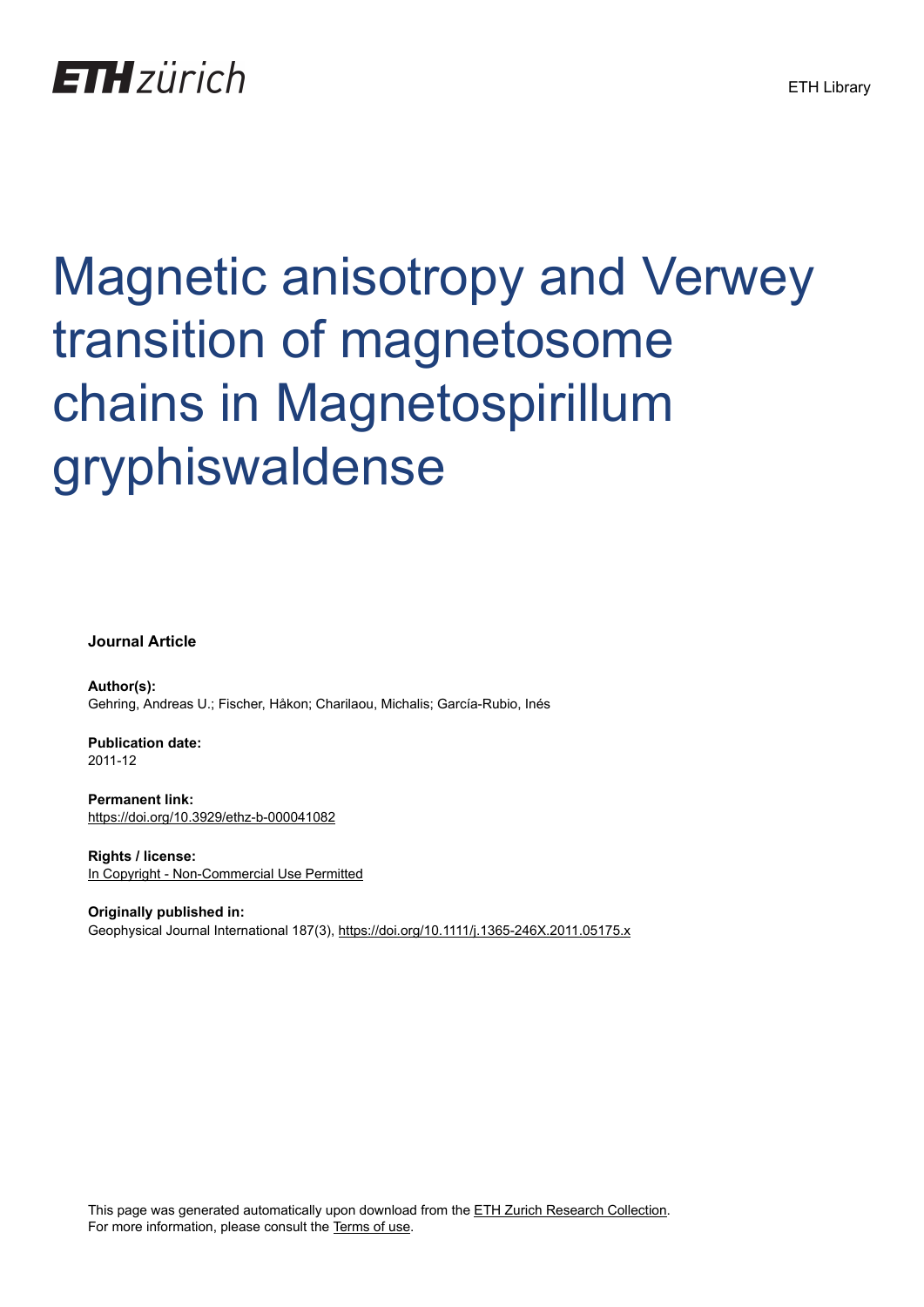## Geophysical Journal International

*Geophys. J. Int.* (2011) **187,** 1215–1221 doi: 10.1111/j.1365-246X.2011.05175.x

### **Magnetic anisotropy and Verwey transition of magnetosome chains in** *Magnetospirillum gryphiswaldense*

Andreas U. Gehring,<sup>1</sup> Håkon Fischer,<sup>1</sup> Michalis Charilaou<sup>1</sup> and Inés García-Rubio<sup>2</sup>

<sup>1</sup>*Institute of Geophysics, ETH Zurich, 8092 Zurich, Switzerland. E-mail: agehring@ethz.ch* <sup>2</sup>*Laboratory of Physical Chemistry, ETH Zurich, 8093 Zurich, Switzerland*

Accepted 2011 July 28. Received 2011 July 28; in original form 2011 March 16

#### **SUMMARY**

Magnetotactic bacteria (MTB) are characterized by cellular magnetic dipoles formed by the 1-D assembly of magnetite and/or greigite particles aligned along their magnetic easy axes. This alignment creates strong interaction-induced shape anisotropy. Ferromagnetic resonance (FMR) spectroscopy is applied to study the changes in anisotropy of the MTB *Magnetospirillum gryphiswaldense* between room temperature and 10 K. The Verwey transition is found at about 100 K. The characteristic FMR signal of the cellular dipole at room temperature vanishes upon cooling to the isotropic point at  $T_i \approx 130$  K, where the magnetocrystalline anisotropy constant  $K_1$  becomes zero. Monitoring of the FMR response of intact MTB as a function of temperature is taken to discuss theoretically the reduction of the interaction-induced shape anisotropy in magnetofossils because of diagenetic processes. It is concluded that there is a similarity in the FMR response between magnetofossils at room temperature and intact MTB near  $T_i$ . This is because the critical effect of the magnetocrystalline anisotropy constant  $K_1$  and of the alignment of magnetic easy axes on the cellular dipole. Low-temperature FMR results of intact MTB can thus be used as a guideline for detecting magnetofossils in geological environments.

**Key words:** Biogenic magnetic minerals; Environmental magnetism; Magnetic fabrics and anisotropy.

#### **1 INTRODUCTION**

The anisotropy of magnetite chains in bacterial cells have long been of considerable interest because they can provide an insight into the functionality of magnetotactic bacteria (MTB) and can be used for their identification in geological samples (Mann *et al.* 1987; Dunin-Borkowski *et al.* 1998; Frankel 2003; Weiss *et al.* 2004; Kopp & Kirschvink 2008; Faivre *et al.* 2010;). Many magnetic and microscopic laboratory studies on intact MTB have shown that the assembly of magnetite chains generates a cellular magnetic dipole, which is utilized as a compass that allows the bacteria to navigate along the Earth's magnetic field toward their favourable habitats (Bazylinski & Frankel 2004). This kind of utilization of the Earth's magnetic field is referred to as magnetotaxis. The detection of fossil MTB in geological systems is ambiguous, because diagenesis leads to the decay of the cellular matter and the disintegration or collapse of the magnetite chains. Such magnetofossils, however, are the critical pre-condition for unravelling the evolution of magnetite biomineralization and magnetotaxis in Earth's history (Kopp & Kirschvink 2008). Moreover, because MTB typically live in the oxic–anoxic transition zones of aquatic environments, magnetofossils can be taken as a redox indicator and can be used as a constraint for the reconstruction of palaeoclimates (Simmons *et al.* 2006; Paasche & Larson 2010).

In intact MTB, well-crystallized magnetite particles are usually enveloped by biomembranes, termed magnetosomes. They generally exhibit a narrow grain size distribution within a magnetically stable single domain (SSD) range. The membrane-bound magnetite particles are generally aligned with a [111] crystallographic axis parallel to the magnetosome chain axis and the gap sizes between adjacent magnetosomes are small (Mann et al. 1984; Pósfai et al. 2006). This chain configuration is prevented from magnetostatic collapse by intracellular cytoskeletal filaments (Scheffel *et al.* 2006) and it increases the total dipole moment of the assembly, which can be considered as the algebraic sum of the moments of the individual magnetosomes (Frankel *et al.* 1979). Such an assembly creates interaction-induced shape anisotropy (Jacobs & Beans 1955; Penninga *et al.* 1995; Hanzlik 2002).

The characteristic properties of bacterial magnetite, that is, grain size distribution and chain assembly, have been analysed extensively by transmission electron microscopy (TEM; Petersen *et al.* 1986; Devouard *et al.* 1998; Dunin-Borkowski *et al.* 1998). Apart from microscopy, magnetic methods have been applied to detect intact MTB and their fossil remains in sediments (e.g. Snowball 1994; Li *et al.* 2009; Egli *et al.* 2010). Among these methods, analyses of remanent magnetization and coercivity have been used, which mainly provide information about the domain state of magnetite and indirectly about the grain size. Ferromagnetic resonance (FMR)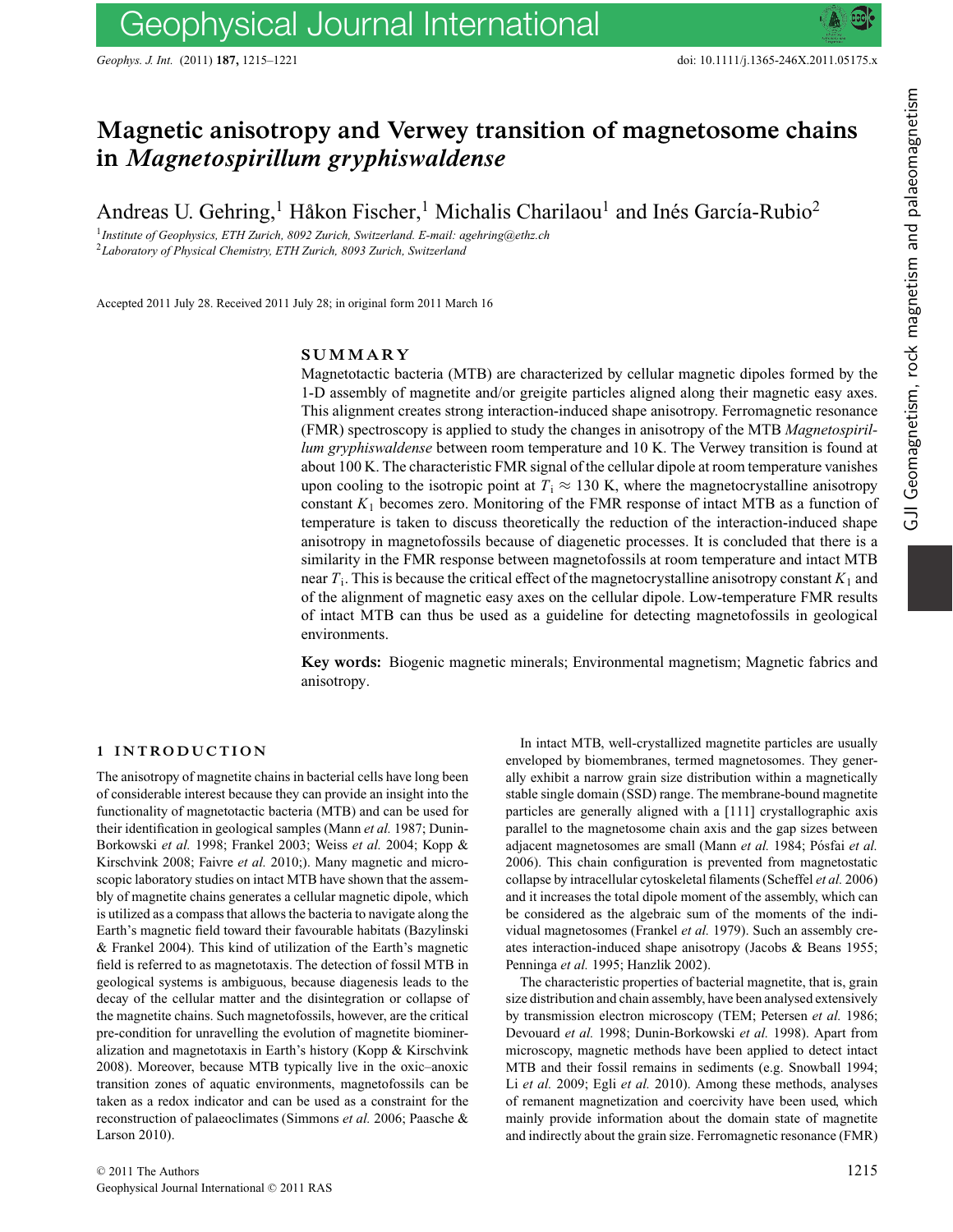spectroscopy has been applied successfully to study MTB and their mineral remains by providing, in addition to evidence of the domain state, direct information about the magnetic anisotropy resulting from the assembly of magnetosomes in chains (Weiss *et al.* 2004; Fischer *et al.* 2008; Kopp & Kirschvink 2008; Mastrogiaccomo *et al.* 2010; Gehring *et al.* 2011). In a recent paper, Charilaou *et al.* (2011) presented an approach to simulate FMR spectra obtained from MTB based on physical principles.

A specific test for the presence of MTB and magnetosomes also known as the Moskowitz test (Moskowitz *et al.* 1993)—is based on the magnetic response of chains of SSD magnetite at the Verwey transition  $(T_V)$ . At this intrinsic transition, magnetite undergoes a structural change from cubic to monoclinic, which results in a prominent change in the magnetization properties (e.g. Verwey 1939; Muxworthy & McClelland 2000; Walz 2002; Wright *et al.* 2002; Gracia & Subias 2004). Above  $T_v$ , an additional transition occurs, the isotropic point  $(T_i)$  at which the first-order fourfold anisotropy constant  $K_1$  of magnetite becomes zero (Bickford 1950). For pure magnetite,  $T_V$  is found at about 125 K and  $T_i$  at a slightly higher temperature of about 130 K (e.g. Bickford 1950; Özdemir *et al.* 2002; Walz 2002). Above  $T_i$  with  $K_1 < 0$ , the crystallographic [111] directions in magnetite are the magnetic easy axes whereas the [100] directions are the hard axes. Below  $T_i$  but above  $T_V, K_1 >$ 0, the magnetic easy axis shifts from the [111] to the [100] direction, which diminishes the interaction-induced shape anisotropy. The goal of this study is to analyse changes of the cellular magnetic dipoles in intact MTB as function of temperature by means of FMR spectroscopy. The spectral changes are discussed in the context of the decrease of interaction-induced shape anisotropy as it can occur for magnetofossils in geological systems.

#### **2 SAMPLE AND METHODS**

A freeze-dried sample of cultured MTB *Magnetospirillum gryphiswaldense* strain MSR-1 was used. The preparation of *M. gryphiswaldense* followed the protocol of Heyden & Schuler (2003) ¨ and is further described in the paper by Fischer *et al.* (2008). To protect the magnetosomes from oxidation the sample was sealed in paraffin for the magnetic measurements. Before the magnetic and FMR spectroscopic analyses the presence of magnetosome chains was checked by TEM. Details of the MTB preparation and the TEM results are described by Fischer *et al.* (2008). The temperature dependence of the magnetization was measured in a Quantum Design physical property measurement system, by zero-field cooling (ZFC) and field cooling (FC) cycles using a weak field of 5 mT, which is insufficient to saturate the sample but large enough to magnetize the magnetosomes and to detect the  $T_V$ . In this procedure, the magnetizations were measured upon heating the sample between 10 and 300 K in a 5 mT field after first cooling in zero field and then in a 5 mT field.

FMR spectroscopy was performed to analyse the anisotropic properties of the MTB. In a FMR experiment, the precessional motion (Larmor precession) of the magnetization in an external magnetic field is sustained by a microwave magnetic field, perpendicular to the external field. In a field-sweep experiment, resonance occurs when the Larmor frequency of the magnetic moments coincides with the microwave frequency. The resonance equation can be written as  $hv = g \mu_B B$ , where *h* is Planck's constant, *v* is the microwave frequency,  $\mu_B$  the Bohr magneton (9.274 × 10<sup>-24</sup> Am<sup>2</sup>), *g* the gyromagnetic factor and *B* is the applied dc magnetic field. The external field adds to the internal magnetic field  $B_{\text{int}}$ , which

cannot be measured directly. In the resonance equation the *g* takes into account the effect of  $B_{\text{int}}$ , which contains different contributions, such as the demagnetization field (shape anisotropy), the magnetocrystalline anisotropy and magnetostrictive energies. The last contribution can be neglected because of the submicron size of the particles.

Because the magnetite chains of the MTB are oriented randomly in the bulk sample, and each chain orientation fulfils a specific resonance condition, the measured net signal is the superposition of all resonance events, that is, the measured spectrum is the sum of the spectra originated from particles in all orientations. For this spectrum we define  $B_{res}$  as the applied magnetic field at maximum absorption, which means the zero crossing in the derivative spectrum. The corresponding splitting factor defined as  $g_{\text{eff}}$  can be extracted using the resonance equation. The parameter  $\Delta B_{\text{eff}}$  considered as the effective line-width, is derived from the absorption spectrum and is described as the full width at half the maximum (FWHM) amplitude of the absorption (e.g. Weiss *et al.* 2004; Faivre *et al.* 2010). The line-width for a particular orientation is a result of magnetic damping. The dominant mechanism is Gilbert damping, which is caused by a combined effect of exchange interaction and spin–orbit coupling (magnetocrystalline anisotropy) and can be thought of as viscous force acting on the magnetization vector during the precession. The temperature dependences of the strength of the spin–orbit coupling and the exchange interactions are similar to those of the magnetocrystalline anisotropy and the magnetization, respectively (Heider & Williams 1988; Özdemir et al. 2002). The apparent linewidth of the signal obtained from the MTB bulk sample, however, is the sum of resonances from all anisotropic contributions of magnetosome chains oriented at random angles (Charilaou *et al.* 2011). Therefore, the effective line-width  $\Delta B_{\text{eff}}$  is the result of this superposition of signals, and is thus a direct index of the difference between the easy axis and hard axis of magnetization.

For the FMR measurement the sample was fixed with paraffin in a standard ESR glass tube with a diameter of 4 mm. The spectra were recorded on a Bruker E500 spectrometer working at X-band (microwave frequency 9.47 GHz). The temperature of the sample in the cavity was controlled by means of a helium gas-flow cryostat ESR 910 (Oxford Instruments) which allowed performing measurements from 10 K to room temperature. A modulation amplitude of 1 mT and microwave power of 0.063 mW were used for the measurements. The ZFC/FC experiments were performed at 10 K first by cooling the sample in the cavity from room temperature in the absence of a magnetic field and followed by warming up the sample to RT and cooling again to 10 K in a 0.8 T field. The low-temperature series was performed after cooling the sample in the spectrometer cavity to 10 K while the magnet was switched off. The measurements were conducted in two cycles on the same sample and the data showed a high reproducibility. In addition to the FMR measurements, the spectra obtained at room temperature and 130 K were simulated using the model by Charilaou *et al.* (2011).

#### **3 RESULTS AND DISCUSSION**

#### **3.1 Static magnetization of magnetosomes**

The sample check under the TEM showed magnetite particles of about 50 nm with nearly equidimensional morphology, assembled in chains. The size and the morphology of the magnetosomes are typical for *M. gryphiswaldense* strain MSR-1 (Scheffel *et al.* 2006; Ding *et al.* 2010). The ZFC/FC measurements of the MTB sample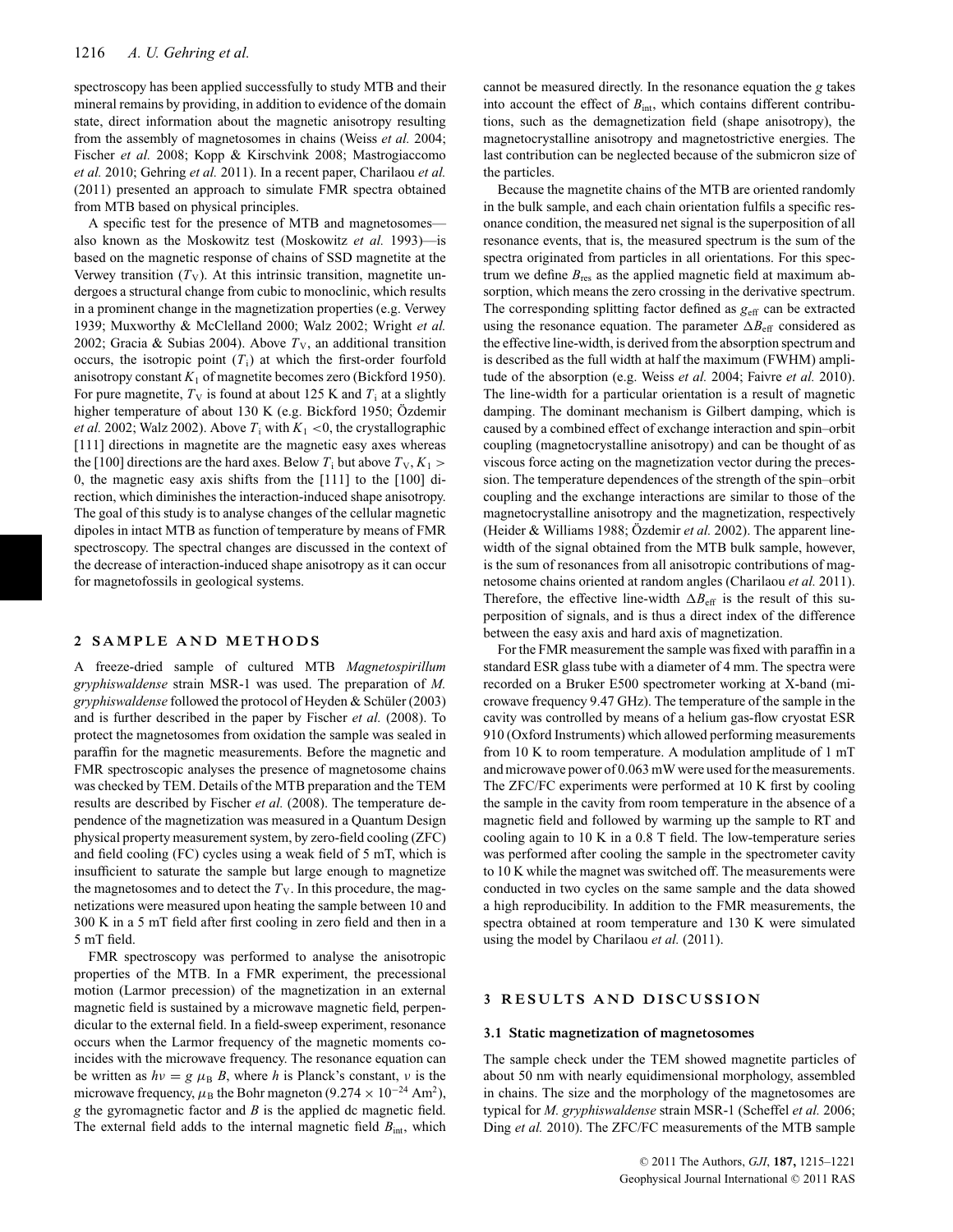

**Figure 1.** Variation with temperature of the magnetization of the MTB sample under ZFC and FC conditions; the temperature of the Verwey transition is arrowed.

show that compared to FC, the ZFC curve exhibits a pronounced increase upon heating to 100 K (Fig. 1). Above this temperature the ZFC and FC curves are similar. The change in the behaviour at 100 K is indicative of the  $T_V$  (Prozerov *et al.* 2007). The difference between ZFC and FC measurements below  $T_V$  arises from the increase in magnetocrystalline anisotropy below  $T_V$  (Özdemir *et al.* 2002). Compared to pure synthetic magnetite with  $T_v \approx 120$ K, the magnetosomes exhibit a slightly lower transition temperature, which is probably because of minor oxidation (Kakol & Honig 1989; Pan *et al.* 2005; Prozorov *et al.* 2007).

#### **3.2 Room temperature versus 10 K FMR spectra**

In this paragraph the FMR spectral response at temperatures far above and below  $T_V$  are presented to test the effect of the  $T_V$  on the MTB sample. The spectrum at room temperature  $(T = 290 \text{ K})$ exhibits an asymmetric line-shape, in which the extended low-field absorption has two distinct positive features, a line-width  $\Delta B_{\text{eff}} =$ 126.4 mT and a resonance field  $B_{res} = 369.2$  mT corresponding to  $g<sub>eff</sub> = 1.83$  (Fig. 2). The spectral parameters indicate mature *M. gryphiswaldense* as previously reported by Fischer *et al.* (2008). The  $g_{\text{eff}}$  <2 suggests that interaction between SSD magnetite particles stabilized in membranes along cytoskeletal filaments cause cellular magnetic dipoles (Weiss *et al.* 2004). Each dipole creates a predominantly demagnetizing internal field that is in the opposite direction to the external field, that is, it generally increases  $B_{res}$  that applies mostly to the perpendicular orientation. The spectrum indicates anisotropy dominated by uniaxiality and the two low-field resonance peaks can be interpreted as an effect because of chains aligned parallel and perpendicular to the external field (Kopp *et al.* 2006; Fischer *et al.* 2008; Faivre *et al.* 2010). The parallel alignment causes resonance at lower field compared to the perpendicular alignment. The shoulder close to  $B_{res}$  could be generated by cubic anisotropy contribution (Charilaou *et al.* 2011). The spectroscopic properties, however, clearly suggests that the linear assembly of the magnetosomes effectively removes the degeneracy among the three [111] easy axes and it distinguishes the one easy axis along the chain axis, that is, the easy magnetization axis of the magnetosomes in *M. gryphiswaldense* are aligned. Electron holography of different



**Figure 2.** (a) FMR spectra at room temperature before (solid line) and after cooling (dashed line); (b) spectra at 10 K after cooling in a zero field (solid line) and cooling in a 0.8 T field (dashed line). The vertical line corresponds to  $g = 2$ .

strains of *Magnetospirillum* at room temperature shows stray fields with highly parallel and straight lines following the magnetosome chains (Dunin-Borkowski *et al.* 1998; Simpson *et al.* 2005) and agrees well with this interpretation.

The spectrum at 10 K after ZFC was different from that at 290 K (Fig. 2). The low-temperature spectrum was less asymmetric and no distinct low-field resonance features were found. This is because of the symmetry change of magnetite at  $T_V$  and the subsequent departure from preferential spin alignment along the chain axis. Such a change yields diffuse anisotropic contributions with indistinct resonance regimes, which are indicated by the asymmetry and smearing out of the line-shape. *B*res shifts to a lower value of 296.3 mT because below  $T_V$  the magnetocrystaline anisotropy increases prominently and becomes dominant over shape anisotropy. This change of anisotropic behaviour accompanies the broadening of  $\Delta B_{\text{eff}} = 205.3 \text{ mT}$  at 10 K, which is indicative of an increase of the total anisotropy field.

To estimate the effect of spin alignment along the chains, we repeated the experiment, but this time under FC of the sample in a field  $B = 0.8$  T which saturates the sample. This yielded  $g_{\text{eff}} =$ 2.41, that is,  $B_{res} = 280.5$  mT and a narrowing of the spectrum to  $\Delta B_{\text{eff}} = 173.1$  mT. The spectral changes are the result of structural and magnetic modifications at *T*i. As mentioned above, the easy axes of the magnetosomes are nearly aligned parallel to the chain axes of MTB at room temperature. At  $T_V$ , the easy axes are switched from the [111] to the [100] direction. Numerical study by Muxworthy & Williams (2006) suggests that under ZFC condition interacting magnetosomes select one of the [100] directions on passing through  $T_V$ , whereby the history of the magnetic moment biases the selection. By contrast, under FC conditions, the [100] direction, which is closest to the applied field direction becomes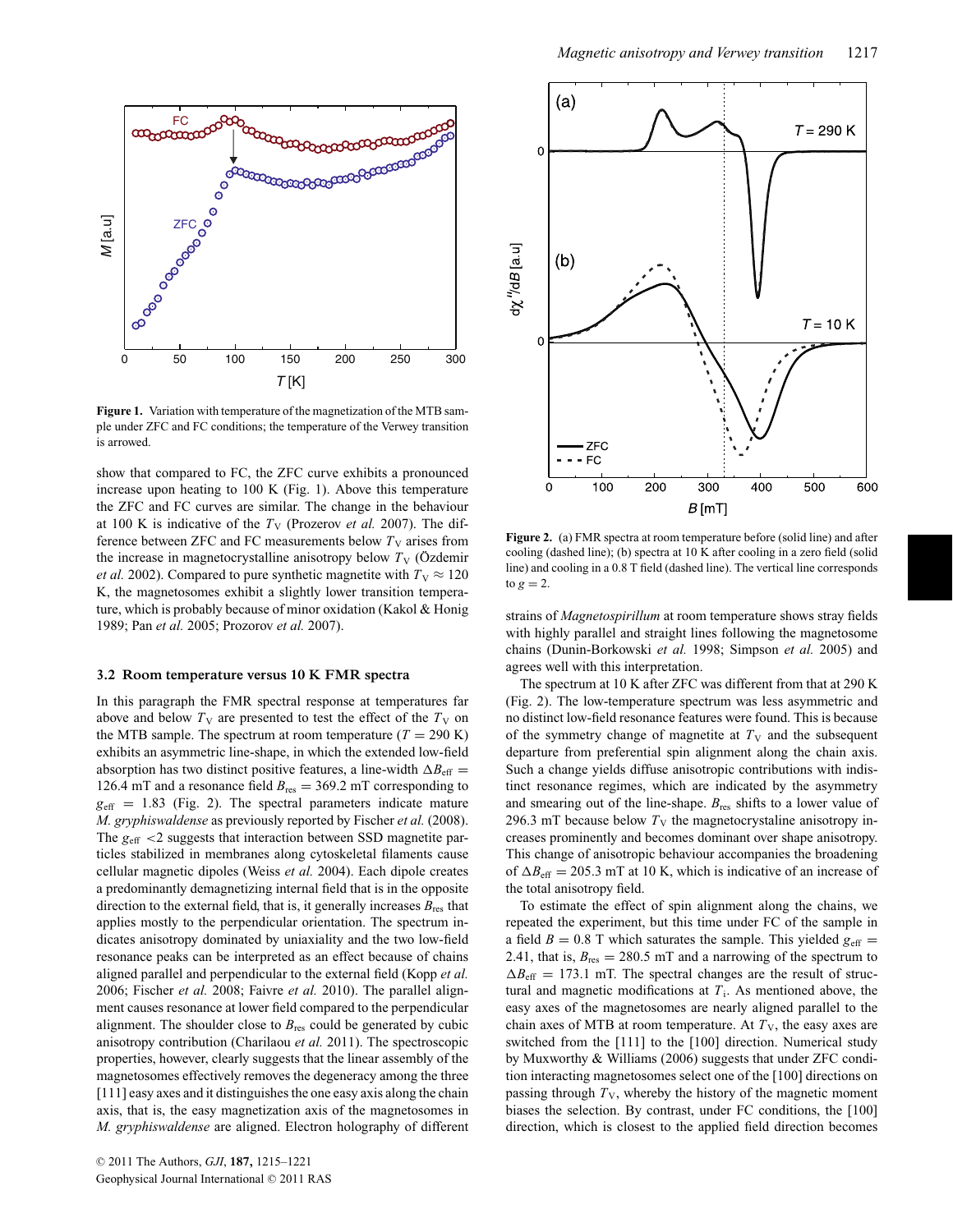the new easy axis along which the spins are pinned. Such induced preferential alignment creates a higher induced remanence under FC than under ZFC conditions (Moskowitz *et al.* 1993). During the FMR experiment the magnetic induction in the ZFC sample begins from a quasi-demagnetized state and a wide range of internal static fields are generated by the sweeping field. Because the induction of the FC samples starts from a remanence state, the variation of the internal field occurs in a narrower range. Thus the reduction  $\Delta B_{\text{eff}}$  by about 15 per cent in the FC sample compared to the ZFC one is likely to be caused by the increase in magnetization, which also can explain the shift of  $B_{res}$  for the FC compared to the ZFC sample.

#### **3.3 Spectral changes between 10 K and room temperature**

As seen above, cooling through  $T_V$  erases the alignment of the easy axes along the magnetosomes chains. In the following, we investigate the generation of the easy axes alignment in magnetite chains with temperature. The spectrum at 10 K revealed a broad low-field resonance with no distinguishable peaks (Figs 2b and 3). Above *T*i, at about 140 K, the first indication of the development of two distinct low-field features was observed and at higher temperature the shoulder became more pronounced and at about 180 K two distinct features were detectable. Simultaneously, the high-field shoulder associated with the perpendicular component appeared. The two features and this shoulder became more pronounced with increasing temperature and reach a maximum at about 260 K (Fig. 3). At the same time the asymmetry of the signal enhanced. The spectra before and after the low-temperature measurements are identical, which suggest that the effect of  $T_V$  is reversible (Fig. 2a).

Upon warming the spectral parameter  $B_{res}$  revealed a decrease between 10 and 30 K and increased between 40 and 290 K. The corresponding  $g_{\text{eff}}$  values exhibited a maximum between 30 K and 40 K followed by a steady decrease to  $g_{\text{eff}} = 1.83$  at room temperature (Fig. 4). FMR absorption of single crystal magnetite with the applied field aligned along the easy axis of magnetization showed a different behaviour of the *g* value with temperature compared to the magnetosome chains; at room temperature  $g_{\text{eff}} = 2.12$ and a monotone decrease with decreasing temperature was found (Bickford 1950). The difference of the  $g_{\text{eff}}$  values of the single crystal and magnetite chains is most pronounced at room temperature (Fig. 4). The lower  $g_{\text{eff}}$  value of the magnetite chains indicates a relatively higher  $B_{res}$ , which can be explained by the pronounced shape anisotropy dominated by the contribution of the perpendicular component. At lower temperatures, the difference of  $g_{\text{eff}}$  values of the MTB compared to the single crystal diminished and at 130 K their  $g_{\text{eff}}$  values become the same. For magnetite, this temperature is equivalent to the isotropic point  $T_i$  where  $K_1 = 0$ , that is the easy axes are randomly distributed (Bickford 1950). Considering the magnetosome chains,  $K_1 = 0$  means that the contribution of the alignment of easy axes to the overall anisotropy is lost. To support this argument, the spectra at room temperature and  $T_i$  were simulated with the model by Charilaou *et al.* (2011) (Fig. 5). At room temperature the spectrum can be fitted using  $B_{\text{uni}} = 96 \text{ mT}$ and  $B_{\text{cub}} = 22$  mT, which corresponds to the  $K_1$  of magnetite. The spectrum at  $T_i$  can be simulated with  $B_{\text{uni}} = 78$  mT, under the assumption that  $B_{\text{cub}} = 0$ . The decrease of  $B_{\text{uni}}$  by 18 mT is because of the reduced projection of the magnetization along the chain and clearly indicates the effect of easy-axis shifting upon approaching the  $T_V$ . In addition, the fitting of the spectrum at  $T_i$  requires broader signals for the resonance components, and, therefore, the low-field



**Figure 3.** Series of FMR spectra of the MTB sample upon warming.

features found at room temperature are smeared out at *T*i. Moreover, the high-field shoulder indicative of perpendicular alignment of the chains to the external field is also absent at  $T_i$  (Fig. 3). In general, the FMR line-width is caused by anisotropy and damping mechanisms, whereas the latter is among others influenced by structure, finite size effects and electrical conductivity. In the context of anisotropyinduced line broadening, however, the observed change of  $\Delta B_{\text{eff}}$  is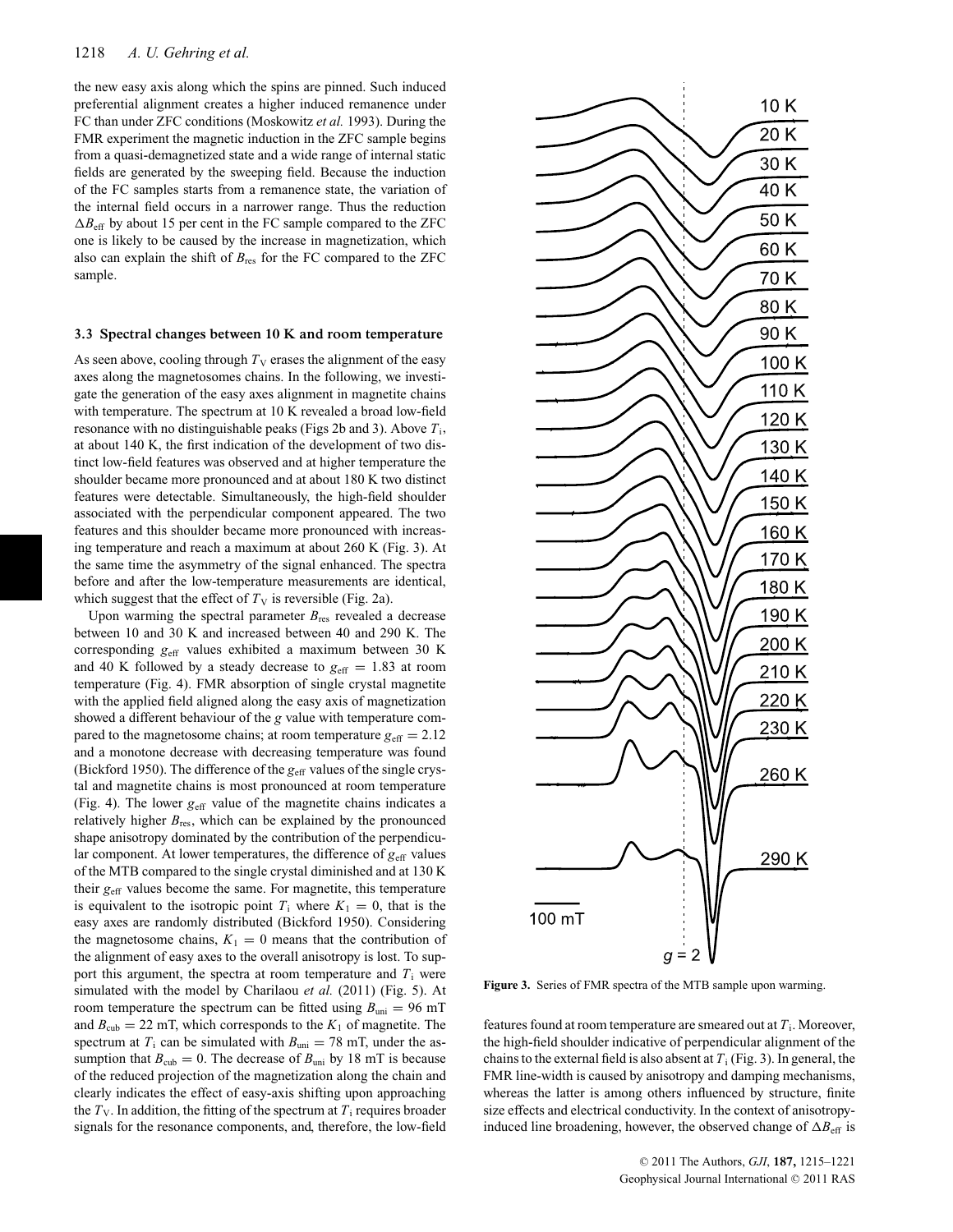

**Figure 4.** The  $g_{\text{eff}}$  values of the MTB sample upon warming (dots) and published *g* values for single crystal magnetite (circles); the isotropic point *T*<sup>i</sup> is arrowed.



**Figure 5.** Recorded (solid lines) and simulated (dashed lines) FMR spectra of MTB at *T* = 298 and 130 K. For *T* = 298 K, the simulation parameters for the anisotropy are  $B_{\text{uni}} = 96$  mT and  $B_{\text{cub}} = 22$  mT, whereas for  $T = 130$  K they are  $B_{\text{uni}} = 78 \text{ mT}$  and  $B_{\text{cub}} = 0$ . The simulated signals are superpositions of Gaussian profiles of each orientation with a fixed line-width, which was found to be 25 mT for 298 K and 45 mT for 130 K, respectively.

due to the increase in the total anisotropy in the magnetite nanoparticles close to  $T_v$  (Fig. 6). Above  $T_i$ , the two distinctive peaks and the shoulder grow continuously and are well developed at about 200 K. Because the magnetocrystalline anisotropy of aligned magnetosomes influences the shape anisotropy of the chain, the development of the uniaxial features with temperature is affected by  $|K_1|$ (Fischer *et al.* 2008). The simultaneous increase in  $B_{res}$  is in good agreement with the strengthening of the cellular magnetic dipoles in MTB. Considering the ZFC–FC magnetization curves, the relative steep increase in *g*eff at about 100 K can be assigned to the  $T_V$  (Figs 1 and 4). Moreover, the transition at lower temperature indicated by  $g_{\text{eff}}$  below 50 K is probably because of the cease of electron hopping in the magnetite lattice (Kronmüller & Walz 1980; Fischer *et al.* 2008). In this context, electron hopping corresponds to fluctuation of the electron density, which in turn, influences the spectroscopic splitting factor.



**Figure 6.** The change of the effective line-width,  $\Delta B_{\text{eff}}$ , upon warming.

The line-width,  $\Delta B_{\text{eff}}$  generally decreased with increasing temperature (Fig. 6). The most pronounced narrowing was found below  $T_V$ . Above  $T_i$ ,  $\Delta B_{\text{eff}}$  varied little up to 230 K and between this temperature and 290 K a distinct decrease was found. This behaviour of  $\Delta B_{\text{eff}}$  upon warming indicates a lowering of the overall anisotropy in the system. The decrease between 230 and 290 K could be caused by unblocking of superparamagnetic magnetosomes and/or by the decrease in |*K*1| (Fischer *et al.* 2008). The plateau-like development of  $\Delta B_{\text{eff}}$  between  $T_i$  and 230 K indicates that the diminishment of the interaction-induced shape anisotropy caused no marked change in the overall anisotropy. The FMR spectra reported by Fischer *et al.* (2008) show that this balance of overall anisotropy can be perturbed by exposing the sample in the cavity to a field (0.25 T) between the measurements, which induces a  $B_{\text{uni}}$ . Such an effect was also observed by electron holography where magnetic induction directions occurred along chain axes at low temperature close to  $T_V$  (Simpson *et al.* 2005).

#### **3.4 Implication for the detection of magnetofossils**

Magnetofossils are the mineral remains of MTB preserved in geological systems. As mentioned above, the cellular dipole in MTB is formed via the assembly of SSD stabilized by intracellular cytoskeletal protein filaments (Scheffel *et al.* 2006). In a geological time frame the breakdown of proteins because of diagenesis is relatively fast in sedimentary environments. This means that magnetofossils are generally preserved as chain fragments or loosely arranged SSD magnetite in non-turbulent environments, such as deep sea or lake sediments (e.g. Petersen *et al.* 1986; Paasche & Larson 2010). Moreover, it is very likely that the alignment of the magnetosomes and their easy axes associated with magnetofossils becomes perturbed during diagenesis. In such a case the contribution of the interaction-induced anisotropy to the total anisotropy of magnetofossils is diminished. Considering the low-temperature FMR analysis between room temperature and *T*i, where the crystallographic structure of the magnetosomes is cubic, a similar decrease in the contribution of interaction-induced shape anisotropy is indicated by the increase of  $g_{\text{eff}}$  and the loss of well-resolved spectral features in the low-field range with temperature as well as the spectral simulations (Figs 3 and 5). Because the cellular dipoles of MTB upon cooling to  $T_i$  are critically affected by  $|K_1|$  (Fischer *et al.*) 2008), the diminishment of interaction-induced shape anisotropy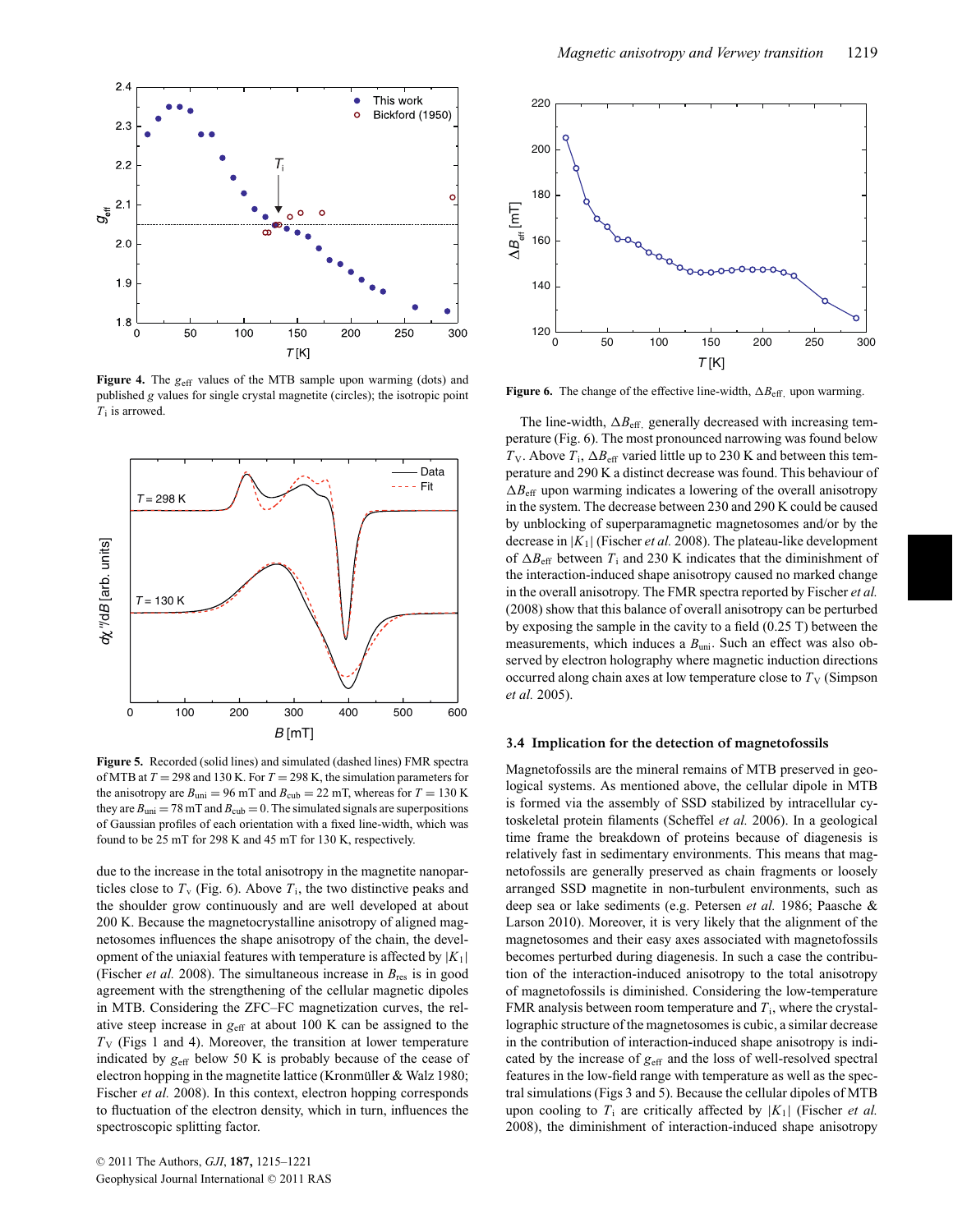should be observed in MTB and magnetofossils independent from their magnetosome morphology.

The critical spectral hallmarks for the detection of MTB and their remains are  $g_{\text{eff}}$  values close to or less than two and an asymmetric line-shape with distinct features such as peaks or shoulders (e.g. Weiss *et al.* 2004). In fact, the few FMR spectra of magnetofossils published (e.g. Kopp *et al.* 2006) are quite similar to our spectra close to the isotropic point  $T_i$ . Therefore, the decrease of the interaction-induced shape anisotropy in intact MTB can be revealed by FMR spectroscopy. This can be used as guidance for the detection of magnetofossils in geological systems, in which diagenesis often reduces such anisotropy. Beyond that, such detection could make a valuable physical contribution to unravel the microbial evolution during Earth's history.

#### **4 CONCLUSION**

The continued low-temperature FMR spectral series provides an insight into anisotropy changes of magnetite in MTB at the  $T_V$  and into the interaction-induced shape anisotropy forming the cellular dipole. The diminishment in strength of this dipole is indicated by the vanishing of the two distinct low-field spectral features and the shift of  $g<sub>eff</sub>$  to higher values between room temperature and the isotropic point  $T_i$  and further confirmed by the analytical derivation of the spectra. This weakening of uniaxiality in intact MTB with temperature is comparable to the effect that can be generated by the disintegration of magnetosome chains. Based on spectral analogies, low-temperature FMR spectra of intact MTB can be used a guidance to detect magnetofossils.

#### **ACKNOWLEDGMENT**

The authors are grateful to Michael Winklhofer and Bill Lowrie for their careful reviews, Giovanni Mastrogiacomo for the critical comments on the magnetic data and to Jessica Kind for the stimulating discussion of magnetofossils.

#### **REFERENCES**

- Bazylinski, D.A. & Frankel, R.B., 2004. Magnetosome formation in prokaryotes, *Nat. Rev. Microbiol.,* **2,** 217–230.
- Bickford, L.R., 1950. Ferromagnetic absorption in magnetite single crystals, *Phys. Rev.,* **78,** 449–457.
- Charilaou, M., Winklhofer, M. & Gehring, A.U., 2011. Simulation of ferromagnetic resonance spectra of linear chains of magnetite nano-crystals, *J. Appl. Phys.,* **109,** doi:10.1063/1.3581103.
- Devouard, B., Pósfai, M., Hua X, Bazylinski, D.A., Frankel, R.B. & Buseck, P.R., 1998. Magnetite from magnetotactic bacteria: size distributions and twinning, *Am. Mineral.,* **83,** 1387–1398.
- Ding, Y., LI, J., Yang, J., Jiang, W., Tian, J. Li, Y, Pan, Y & Li, J., 2010. Deletion of the ftsZ-like gene results in the production of superparamagnetic magnetite magnetosomes in Magnetospirillum gryphiswaldense, *J. Bacteriol.,* **192,** 1097–1105.
- Dunin-Borkowski, R.E., McCartney, M.R., Frankel, R.B., Bazylinski, D.A., Pósfai, M. & Buseck, P.R., 1998. Magnetic microstructure of magnetotactic bacteria by electron holography, *Science,* **282,** 1868–1870.
- Egli, R., Chen, A.P., Winklhofer, M., Kodama, K.P. & Horng, C.S., 2010. Detection of noninteracting single domain particles using first-order reversal curve diagrams, *Geochem. Geophys. Geosyst.,* **11,** Q01Z11, doi:10.1029/2009GC002916.
- Faivre, D., Fischer, A., Garcia-Rubio, I., Mastrogiacomo, G. & Gehring, A.U., 2010. The development of cellular magnetic dipoles in magnetotactic bacteria, *Biophys. J.,* **99,** 1266–1273.
- Fischer, H., Mastrogiacomo, G., Löffler, J.F., Warthmann, R.J., Weidler, P.G. & Gehring, A.U., 2008. Ferromagnetic resonance and magnetic characteristics on intact magnetosome chains in *Magnetospirillum gryphiswaldense, Earth planet. Sci. Lett.,* **270,** 200–208.
- Frankel, R.B., Blakemore, R.P. & Wolfe, R.S., 1979. Magnetite in freshwater magnetotactic bacteria, *Science,* **203,** 1355–1356.
- Garcia, J. & Subias, G., 2004. The Verwey transition a new perspective, *J. Phys. Condens. Matter,* **16,** R145–R178.
- Gehring, A.U., Kind, J., Charilaou, M. & Garcia-Rubio, I., 2011. The detection of magnetotactic bacteria and magnetofossils by means of magnetic anisotropy, *Earth planet. Sci. Lett.,* **309,** doi:10.1016/j.epsl.2011.06.024.
- Hanzlik, M., Winklhofer, M. & Petersen, N., 2002. Pulsed-field-remanence measurements on individual magnetotactic bacteria, *J. Magn. Magn. Mater.,* **248,** 258–267.
- Heider, F. & Williams, W., 1988. Note on the temperature dependence of exchange constant in magnetite, *Geophys. Res. Lett.,* **15,** 184–187.
- Heyen, U. & Schüler, D., 2003. Growth and magnetosome formation by microaerophilic Magnetospirillum strains in a oxygen-controlled fermentor. *Appl. Microbiol. Biotechnol.,* **61,** 536–544.
- Jacobs, I.S. & Bean, C.P., 1955. An approach to elongated fine-particle magnets, *Phys. Rev.,* **100,** 1060–1067.
- Kakol, Z. & Honig, J.M., 1989. Influence of deviations from the ideal stoichiometry on the anisotropy parameters of magnetite  $Fe<sub>3</sub>(1-\delta)O<sub>4</sub>$ , *Phys. Rev.,* **B 40,** 9090–9096.
- Kopp, R.E. & Kirschvink, J.L., 2008. The identification and biochemical interpretation of fossil magnetotactic bacteria, *Earth-Sci. Rev.,* **86,** 42– 61.
- Kopp, R.E., Nash, C.Z., Kobayashi, A., Weiss, B.P, Bazylinski, D.A. & Kirschvink, J.L., 2006. Ferromagnetic resonance spectroscopy for assessment of magnetic anisotropy and magnetostatic interactions: a case study of mutant magnetotactic bacteria, *J. geophys. Res.,* **111,** B12S25, doi:10.1029/2006JB004529.
- Kronmüller, H. & Walz, F., 1980. Magnetic after effects in  $Fe<sub>3</sub>O<sub>4</sub>$  and vacancy-doped magnetite, *Philos. Mag.,* **B 42,** 433–452.
- Li, J., Pan, Y., Chen, G., Liu, Q., Tian, L. & Lin, W., 2009. Magnetite magnetosome and fragmental chain formation of *Magnetospirillum magneticum* ABM-1: transmission electron microscopy and magnetic observations, *Geophys. J. Int.,* **177,** 33–42.
- Mann, S., Frankel, R.B. & Blakemore, R.P., 1984. Structure, morphology, and crystal growth of bacterial magnetite, *Nature,* **310,** 405–407.
- Mann, S., Sparks, N.H.C. & Blakemore, R.P., 1987. Ultrastructure and characterization of anisotropic magnetite inclusions in magnetotactic bacteria, *Proc. R. Soc. Lond.,* **B 231,** 469–476.
- Mastrogiacomo, G., Fischer, H., García-Rubio, I. & Gehring, A.U., 2010. Ferromagnetic resonance spectroscopic response of magnetite chains in a biological matrix, *J. Magn. Magn. Mater.,* **332,** 661–663.
- Moskowitz, B.M., Frankel, R.B. & Bazylinski, D.A., 1993. Rock magnetic criteria for the detection of biogenic magnetite, *Earth planet. Sci. Lett.,* **120,** 283–300.
- Muxworthy, A.R. & McClelland, E., 2000. Review of the low-temperature magnetic properties of magnetite from a rock magnetic perspective, *Geophys. J. Int.,* **140,** 101–114.
- Muxworthy, A.R. & Williams, W., 2006. Low temperature cooling behavior of single-domain magnetite: forcing of crystallographic axes and interactions, *J. geophys. Res.,* **111,** B07103, doi:10.1029/2006JB004298.
- Özdemir, Ö., Dunlop, D. & Moskowitz, B.M., 2002. Changes in remanence, coercivity and domain state at low temperature in magnetite, *Earth planet. Sci. Lett.,* **194,** 343–358.
- Paasche, Ø. & Larsen, J., 2010. Changes in lake stratification and oxygen distribution inferred from two contrasting records of magnetotactic bacteria and diatoms. *J. geophys. Res.,* **115,** G02012, doi:10.1029/2009JG001081.
- Pan, Y., Petersen, N., Winklhofer, M., Davila, A.F., Li, Q., Frederichs, T., Hanzlik, M. & Zhu, R., 2005. Rock magnetic properties of uncultured magnetotactic bacrteria, *Earth planet. Sci. Lett.,* **237,** 311–325.
- Penninga, I, de Waard, H., Moskowitz, B.M., Bazylinski, D.A. & Frankel, R.B., 1995. Remanence measurements on individual magnetotactic bacteria using a magnetic pulse field, *J. Magn. Magn. Mater.,* **149,** 275– 286.